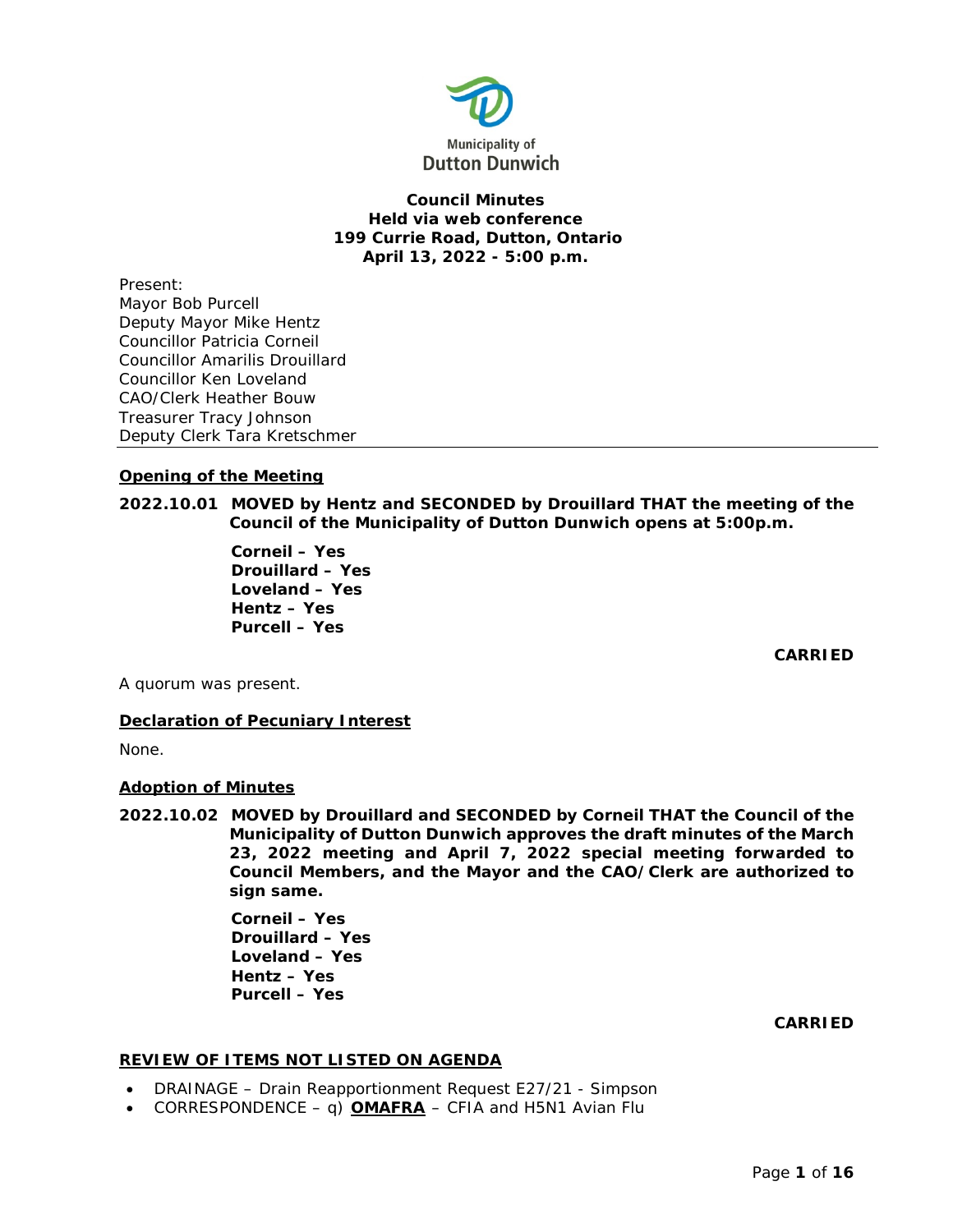#### **PUBLIC WORKS DEPT**

#### Public Works Monthly Report

**2022.10.03 MOVED by Corneil and SECONDED by Loveland THAT the Council of the Municipality of Dutton Dunwich receives the report of the Manager of Roads and Facilities titled "Public Works Monthly Report for March 2022", dated April 13, 2022 for information.**

> **Corneil – Yes Drouillard – Yes Loveland – Yes Hentz – Yes Purcell – Yes**

> > **CARRIED**

Public Works Tractor Lease Options

**2022.10.04 MOVED by Loveland and SECONDED by Hentz THAT the Council of the Municipality of Dutton Dunwich receives the report of the Working Foreman titled "Public Works Tractor Lease Options", dated April 13, 2022 for information; and**

**THAT Council approves Option A, for:**

- **Purchase of a 2019 M6-131 Kubota tractor at the residual amount of \$47,500**
- **Sell the 2019 M6-131 Kubota tractor to Fulline Farm & Garden for \$75,000**
- **Use the \$27,500 to buy down the residual amount of the 2017 6120M John Deere currently being rented from Fulline Farm & Garden and enter into a new lease with Fulline Farm & Garden**
- **Enter a new operating lease with Fulline Farm & Garden for a 2022 6120M John Deere**

**Corneil – Yes Drouillard – Yes Loveland – Yes Hentz – Yes Purcell – Yes**

**CARRIED**

Dust Suppressant Tender Results 2022

**2022.10.05 MOVED by Hentz and SECONDED by Drouillard THAT the Council of the Municipality of Dutton Dunwich receives the report of the Manager of Roads and Facilities titled "Dust Suppressant Tender Results 2022", dated April 13, 2022 for information; and**

> **THAT Council award the Dust Suppressant tender to Eastern Oilfield Services Ltd. in the amount of \$0.054 per litre plus HST.**

**Corneil – Yes Drouillard – Yes Loveland – Yes Hentz – Yes Purcell – Yes** 

**CARRIED**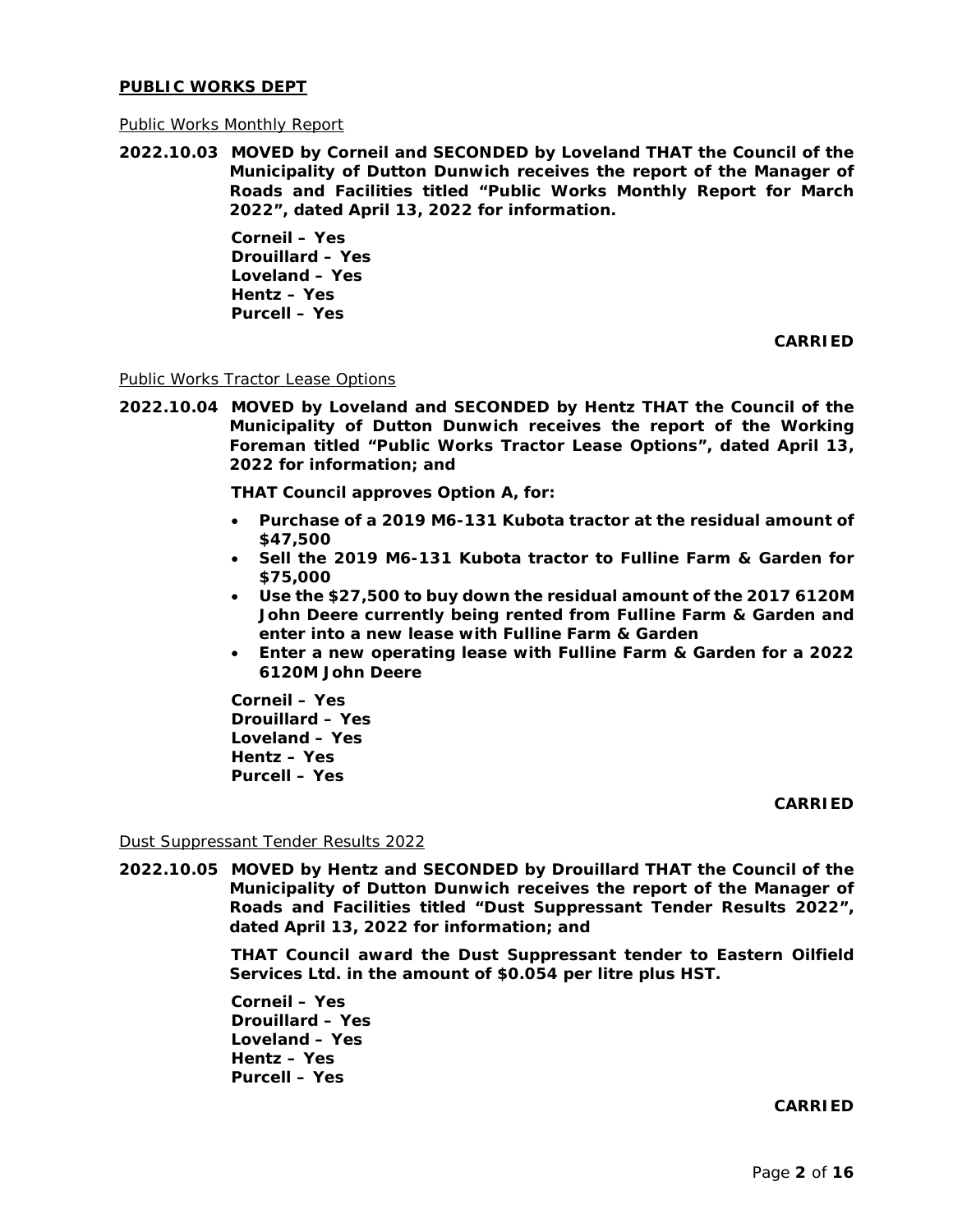**2022.10.06 MOVED by Drouillard and SECONDED by Corneil THAT the Council of the Municipality of Dutton Dunwich receives the report of the Manager of Roads and Facilities titled "Supply and Delivery of Gravel Tender Results 2022", dated April 13, 2022 for information; and**

> **THAT Council award the tender for the supply and delivery of gravel to Johnston Brothers Ltd. in the amount of \$19.95 - \$20.55 per tonne plus HST.**

**Corneil – Yes Drouillard – Yes Loveland – Yes Hentz – Yes Purcell – Yes** 

**CARRIED**

Agreement with Ehtel Networks Inc.

**2022.10.07 MOVED by Corneil and SECONDED by Loveland THAT the Council of the Municipality of Dutton Dunwich receives the report of the Manager of Roads and Facilities titled "Agreement with Ehtel Networks Inc.", dated April 13, 2022 for information; and**

> **THAT the Municipality of Dutton Dunwich enter into an agreement with Ehtel Networks Inc. to allow fibre optic infrastructure installation in Dutton Dunwich.**

**Corneil – Yes Drouillard – Yes Loveland – Yes Hentz – Yes Purcell – Yes** 

**CARRIED**

# Monthly Safety Meeting Minutes

**2022.10.08 MOVED by Loveland and SECONDED by Hentz THAT the Council of the Municipality of Dutton Dunwich receives the "Public Works Safety Meeting" minutes dated April 7, 2022 for information.** 

> **Corneil – Yes Drouillard – Yes Loveland – Yes Hentz – Yes Purcell – Yes**

> > **CARRIED**

# **WATER DEPARTMENT**

Water Operations Manager's Monthly Report

**2022.10.09 MOVED by Hentz and SECONDED by Drouillard THAT the Council of the Municipality of Dutton Dunwich receives the report of the Water Operations Manager titled "Water Operations Report – March 2022", dated April 13, 2022 for information; and**

> **THAT Council receives the SAI Global Systems Audit for the Corporation of the Municipality of Dutton Dunwich report for information.**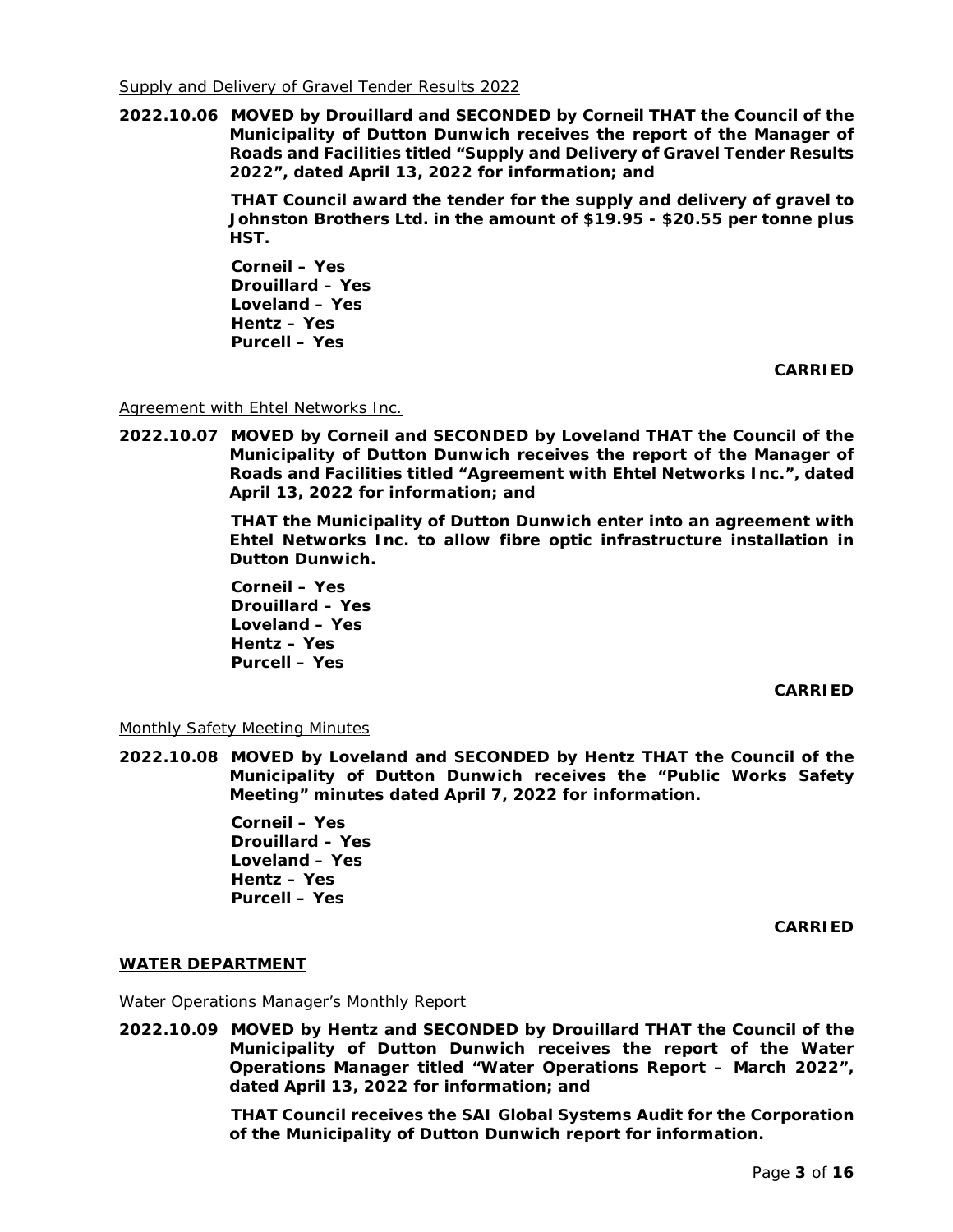**Corneil – Yes Drouillard – Yes Loveland – Yes Hentz – Yes Purcell – Yes** 

**CARRIED**

## Monthly Safety Meeting Minutes

**2022.10.10 MOVED by Drouillard and SECONDED by Corneil THAT the Council of the Municipality of Dutton Dunwich receives the "Water Department Safety Meeting" minutes dated April 5, 2022 for information.**

> **Corneil – Yes Drouillard – Yes Loveland – Yes Hentz – Yes Purcell – Yes**

> > **CARRIED**

#### **WASTEWATER DEPARTMENT**

Wastewater Operator Monthly Report

**2022.10.11 MOVED by Corneil and SECONDED by Loveland THAT the Council of the Municipality of Dutton Dunwich receives the report of the Wastewater Operator titled "Monthly Report – March 2022", dated April 13, 2022 for information.** 

> **Corneil – Yes Drouillard – Yes Loveland – Yes Hentz – Yes Purcell – Yes**

> > **CARRIED**

## 2021 Annual Report – Wastewater Treatment Plant

**2022.10.12 MOVED by Loveland and SECONDED by Hentz THAT the Council of the Municipality of Dutton Dunwich receives the 2021 Annual Report for the Dutton Wastewater Treatment Plant for information.** 

> **Corneil – Yes Drouillard – Yes Loveland – Yes Hentz – Yes Purcell – Yes**

> > **CARRIED**

## **BUILDING DEPT**

Monthly Building Activity Report

**2022.10.13 MOVED by Hentz and SECONDED by Drouillard THAT the Council of the Municipality of Dutton Dunwich receives the report of the Chief Building Official titled "Building Activity Report – March 2022", dated April 13, 2022 for information.**

**Corneil – Yes**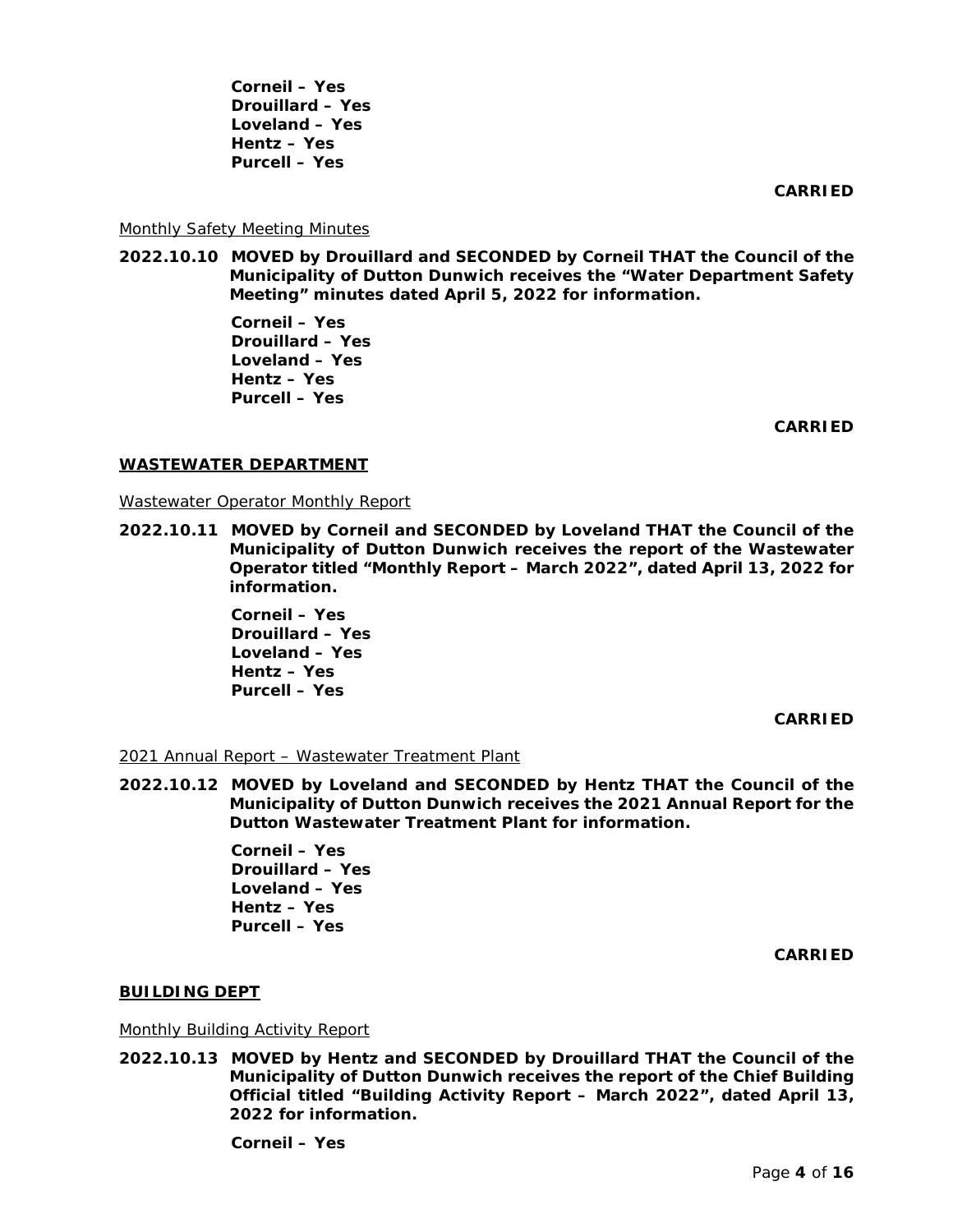**Drouillard – Yes Loveland – Yes Hentz – Yes Purcell – Yes** 

**CARRIED**

## **FIRE DEPARTMENT**

Fire Chief's Monthly Report

**2022.10.14 MOVED by Drouillard and SECONDED by Corneil THAT the Council of the Municipality of Dutton Dunwich receives the report of the Acting Fire Chief titled "Monthly Report – March 2022", dated April 13, 2022 for information.** 

> **Corneil – Yes Drouillard – Yes Loveland – Yes Hentz – Yes Purcell – Yes**

> > **CARRIED**

#### **PLANNING DEPARTMENT**

MV 2/22 – Currelley

The Planner reported that the septic system for this application is not located where the Applicant expected which affects the required setbacks and therefore this application has been deferred. Notice will be sent when the Applicant intends to return to Council.

#### **DRAINAGE DEPARTMENT**

Drainage Superintendent's Monthly Report

**2022.10.15 MOVED by Corneil and SECONDED by Loveland THAT the Council of the Municipality of Dutton Dunwich receives the report of the Drainage Superintendent titled "Monthly Activity Report for March 2022", dated April 13, 2022 for information.** 

> **Corneil – Yes Drouillard – Yes Loveland – Yes Hentz – Yes Purcell – Yes**

> > **CARRIED**

#### Duncan Leitch Drain Tender Results

**2022.10.16 MOVED by Loveland and SECONDED by Hentz THAT the Council of the Municipality of Dutton Dunwich receives the report of the Drainage Superintendent titled "Duncan Leitch Drain Tender Results", dated April 13, 2022 for information; and**

> **THAT Robinson Farm Drainage Ltd. be awarded the contract for the construction of the Duncan Leitch Drain in the amount of \$164,500.00 plus HST;**

> **AND FURTHER THAT Council instructs the Mayor and CAO/Clerk to sign the contract and forward a copy of the signed contract to the contractor.**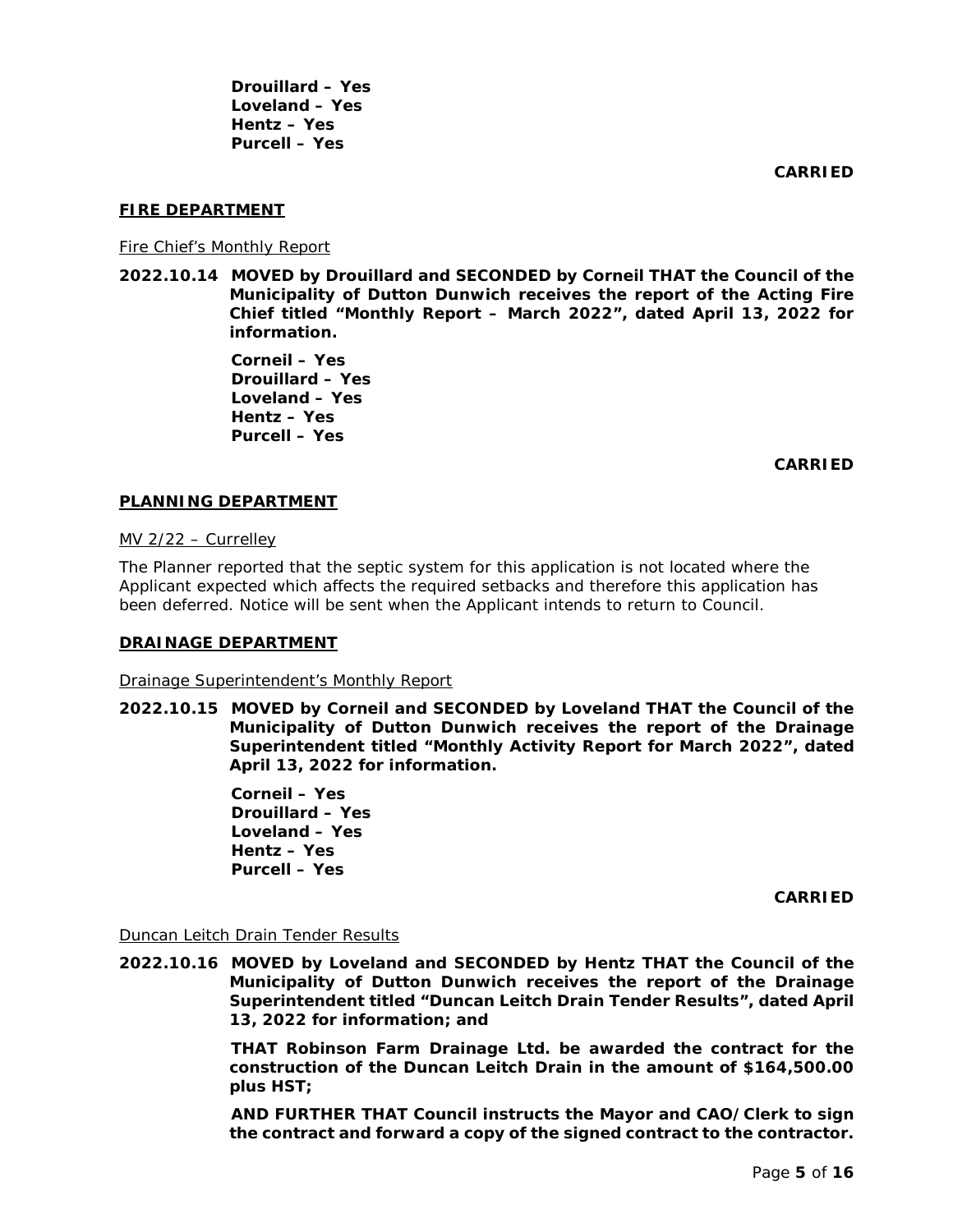**Corneil – Yes Drouillard – Yes Loveland – Yes Hentz – Yes Purcell – Yes** 

**CARRIED**

#### East Branch of the Lodge & Graham Drain Tender Results

**2022.10.17 MOVED by Hentz and SECONDED by Drouillard THAT the Council of the Municipality of Dutton Dunwich receives the report of the Drainage Superintendent titled "East Branch of the Lodge & Graham Drain Tender Results", dated April 13, 2022 for information; and**

> **THAT A.G. Hayter Contracting Ltd. be awarded the contract for the construction of the East Branch of the Lodge & Graham Drain in the amount of \$231,295.00 plus HST;**

> **AND FURTHER THAT Council instructs the Mayo and CAO/Clerk to sign the contract and forward a copy of the signed contract to the contractor.**

**Corneil – Yes Drouillard – Yes Loveland – Yes Hentz – Yes Purcell – Yes** 

**CARRIED**

Request for Drain Major Improvement – Gordon Campbell Drain - Hayter

**2022.10.18 MOVED by Drouillard and SECONDED by Corneil THAT the Council of the Municipality of Dutton Dunwich receives the Gordon Campbell Drain improvement request under Section 78 of the Drainage Act filed by Perry Hayter; and**

> **THAT the requesting landowner be notified of Council's decision to proceed.**

**Corneil – Yes Drouillard – Yes Loveland – Yes Hentz – Yes Purcell – Yes** 

#### **CARRIED**

Lodge & Graham Drain – CSX Agreement

The Drainage Superintendent presented this report to Council. Council directs staff to use legal counsel to review the agreement if required.

**2022.10.19 MOVED by Corneil and SECONDED by Loveland THAT the Council of the Municipality of Dutton Dunwich receives the report of the Drainage Superintendent titled "Lodge & Graham Drain – CSX Agreement", dated April 13, 2022 for information.** 

> **Corneil – Yes Drouillard – Yes Loveland – Yes Hentz – Yes Purcell – Yes**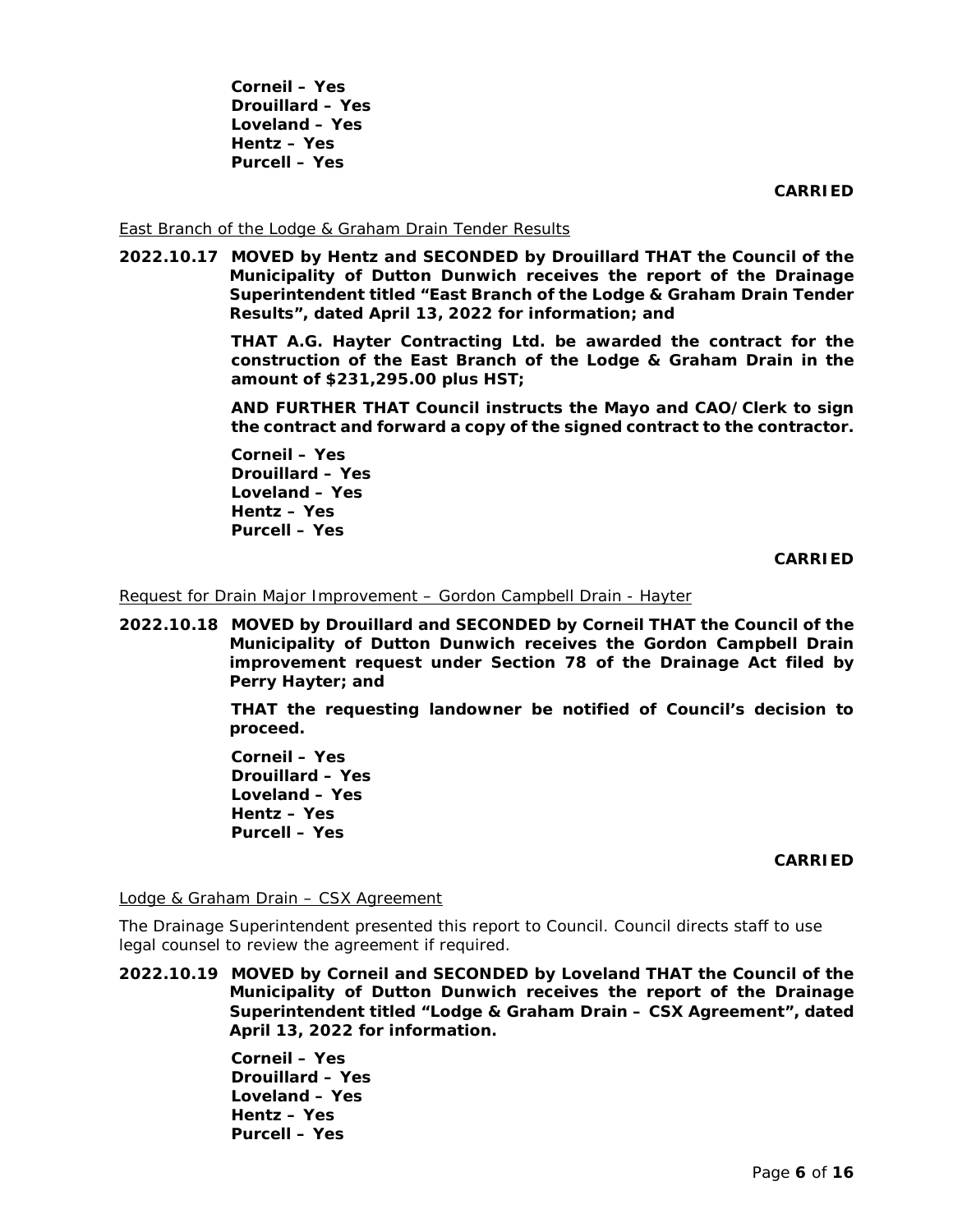Drain Reapportionment Request E27/21 - Simpson

**2022.10.20 MOVED by Loveland and SECONDED by Drouillard THAT the Council of the Municipality of Dutton Dunwich hereby accepts the drainage reapportionment undertaking for severance application E27/21 filed by James Stuart Simpson; and**

> **THAT the re-apportionment will become effective upon stamping of the applicable deed; and**

> **FURTHER THAT a copy of this resolution ad drainage re-apportionment be filed in each applicable drain file.**

> > **CARRIED**

#### **RECREATION DEPARTMENT**

Recreation Monthly Report

**2022.10.21 MOVED by Loveland and SECONDED by Hentz THAT the Council of the Municipality of Dutton Dunwich receives the report of the Recreation & Administrative Assistant titled "Monthly Report – April 2022", dated April 13, 2022 for information.** 

> **Corneil – Yes Drouillard – Yes Loveland – Yes Hentz – Yes Purcell – Yes**

> > **CARRIED**

## **PLANNING DEPARTMENT Continued**

Service Agreement/Memorandum of Understanding for Land Use Planning Service Delivery – Lower Thames Valley Conservation Authority

The Planner presented this report to Council.

**2022.10.22 MOVED by Drouillard and SECONDED by Corneil THAT the Council of the Municipality of Dutton Dunwich receives the report of the Planner titled "Service Agreement/Memorandum of Understanding for Land Use Planning Service Delivery – Lower Thames Valley Conservation Authority", dated April 13, 2022 for information; and**

**THAT the CAO/Clerk be authorized to sign the agreement; and**

**THAT the Fees and Tariffs by-law be amended as it related to planning fees, as set out in the attached agreement; and**

**THAT staff be directed to implement the agreement by adding the additional LTVCA fee to planning applications.** 

**Corneil – Yes Drouillard – Yes Loveland – Yes Hentz – Yes Purcell – Yes** 

**CARRIED**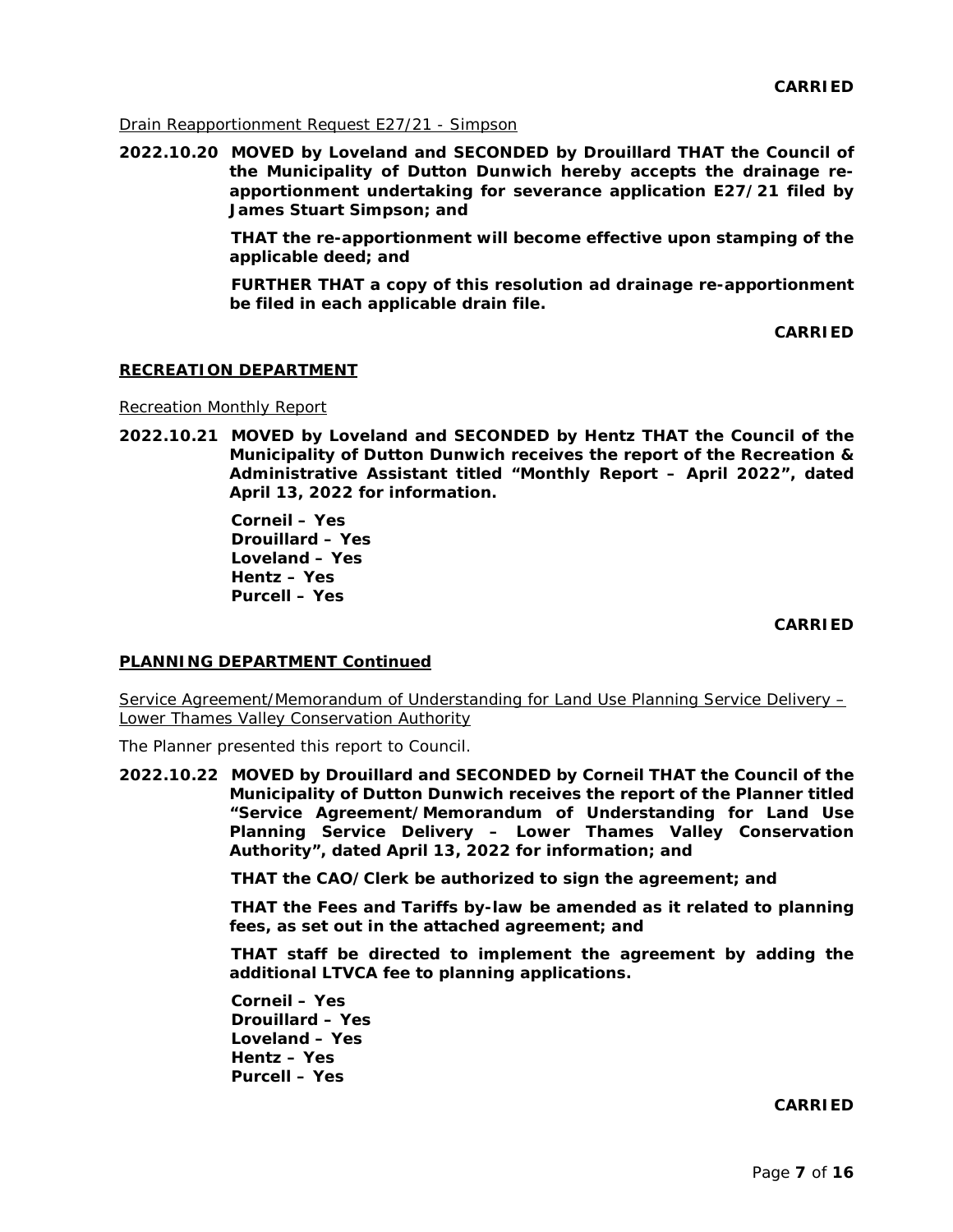## **LTVCA – Service Agreement/Memorandum of Understanding**

Mark Peacock, CAO/Secretary-Treasurer for the Lower Thames Valley Conservation Authority attended the meeting and presented Bill 229 and the proposed MOU Agreement to Council.

# **CORRESPONDENCE**

- a) Dutton Night Market Request for Fencing for the Dutton Night Market
- **2022.10.23 MOVED by Corneil and SECONDED by Loveland THAT the Council of the Municipality of Dutton Dunwich approves the request from the Dutton Night Market Volunteer Team to borrow approximately 250-300ft of fencing to surround the craft beef & wine garden for the June 18, 2022 Dutton Night Market.**

**Corneil – Yes Drouillard – Yes Loveland – Yes Hentz – Yes Purcell – Yes** 

## **CARRIED**

- b) **James Patterson** An Idea for Adequate Housing for Low Income Persons
- **2022.10.24 MOVED by Loveland and SECONDED by Hentz THAT correspondence item 14.b) from James Patterson be received and filed.**

**Corneil – Yes Drouillard – Yes Loveland – Yes Hentz – Yes Purcell – Yes** 

## **CARRIED**

- c) City of Waterloo Resolution re: Ontario Must Build it Right the First Time
- **2022.10.25 MOVED by Hentz and SECONDED by Drouillard THAT the Council of the Municipality of Dutton Dunwich supports the resolution from the City of Waterloo requesting the Province of Ontario to include energy performance tiers and timelines for increasing minimum energy performance standards step-by-step to the highest energy performance tier in the next edition of the Ontario Building Code, consistent with the intent of the draft National Model Building Code and the necessity of bold and immediate provincial action on climate change; and**

**THAT a copy of this resolution be forwarded to Karen Vecchio, MP and the City of Waterloo.** 

**Corneil – Yes Drouillard – Yes Loveland – Yes Hentz – Yes Purcell – Yes** 

## **CARRIED**

- d) **Elgin County** Platinum Jubilee of Her Majesty Queen Elizabeth II
- **2022.10.26 MOVED by Drouillard and SECONDED by Corneil THAT correspondence item 14.d) from Elgin County be received and filed.**

**Corneil – Yes Drouillard – Yes**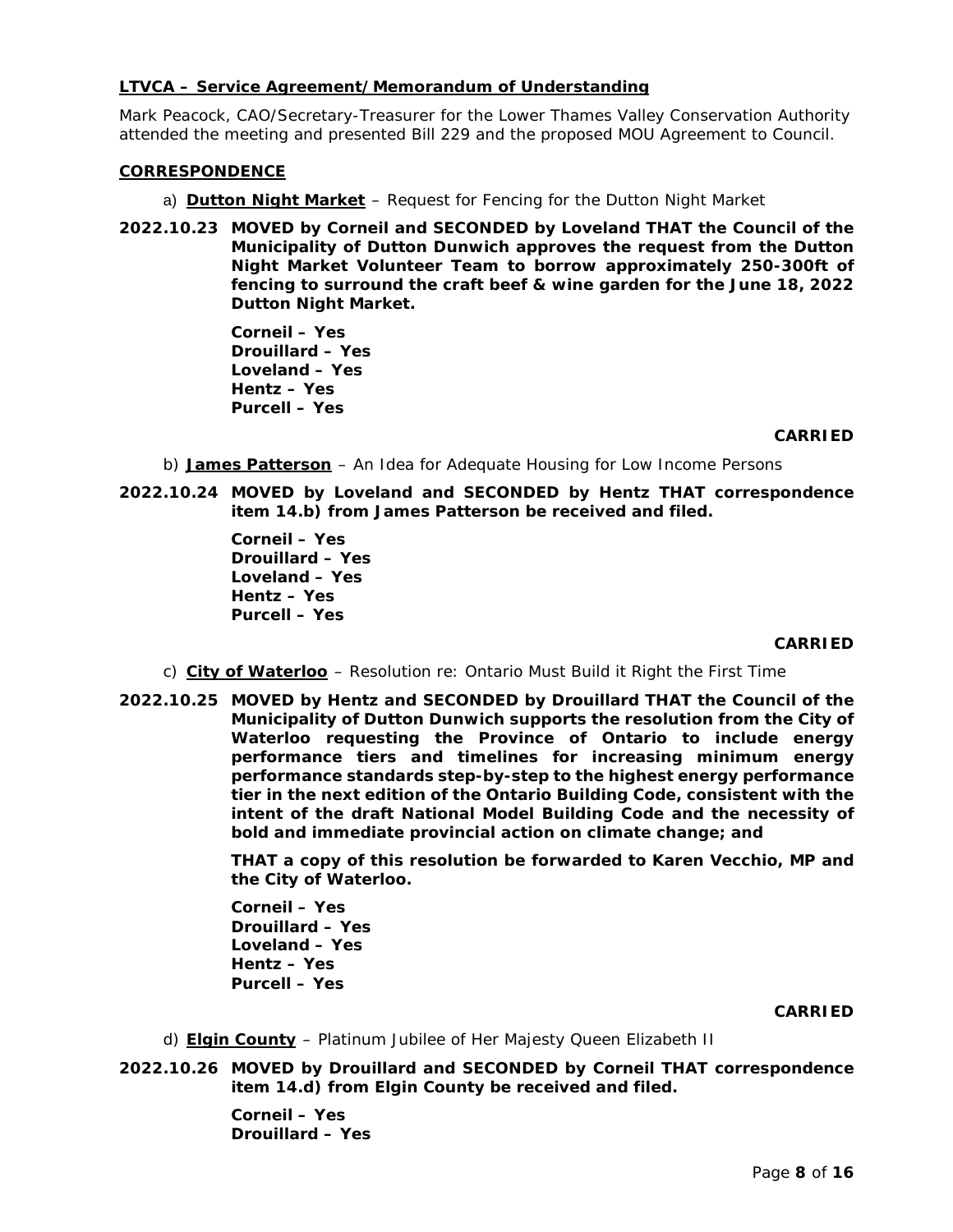**Loveland – Yes Hentz – Yes Purcell – Yes** 

**CARRIED**

- e) Taylor Moorby-Blanchard Request for Reduction of Water Bill
- **2022.10.27 MOVED by Corneil and SECONDED by Loveland WHEREAS it is not the practice of this Council to provide relief on high water bills when the water has been used or flown through the meter; and**

**WHEREAS the Council of the Municipality of Dutton Dunwich receives the request from Taylor Moorby-Blanchard to reduce the water bill at 178 Nancy Street from \$1008.34 to an amount based on recent history of \$330.50; and**

**THAT Council decided not to reduce the water billing invoice and instructs staff to notify Ms. Moorby-Blanchard of their decision.** 

**Corneil – No Drouillard – No Loveland – Yes Hentz – No Purcell – No** 

#### **DEFEATED**

**2022.10.28 MOVED by Hentz and SECONDED by Drouillard THAT regarding correspondence item 14.e) the Council of the Municipality of Dutton Dunwich has considered the concerns raised by Ms. Moorby-Blanchard and instructs staff to write-off the sewer charges in the amount of \$478.88; and**

> **THAT a payment plan for the remaining balance be arranged if required.**

**Corneil – Yes Drouillard – Yes Loveland – No Hentz – Yes Purcell – Yes** 

## **CARRIED**

f) **AMO** – AMO 2022 Conference Registration

**2022.10.29 MOVED by Loveland and SECONDED by Hentz THAT correspondence item 14.f) from AMO be received and filed.** 

> **Corneil – Yes Drouillard – Yes Loveland – Yes Hentz – Yes Purcell – Yes**

#### **CARRIED**

- g) City of Cambridge Request to Impose a Moratorium on all New Gravel Applications, Including Expansions to Existing Licensed Sites
- **2022.10.30 MOVED by Hentz and SECONDED by Drouillard THAT correspondence item 14.g) from the City of Cambridge be received and filed.**

**Corneil – Yes Drouillard – Yes**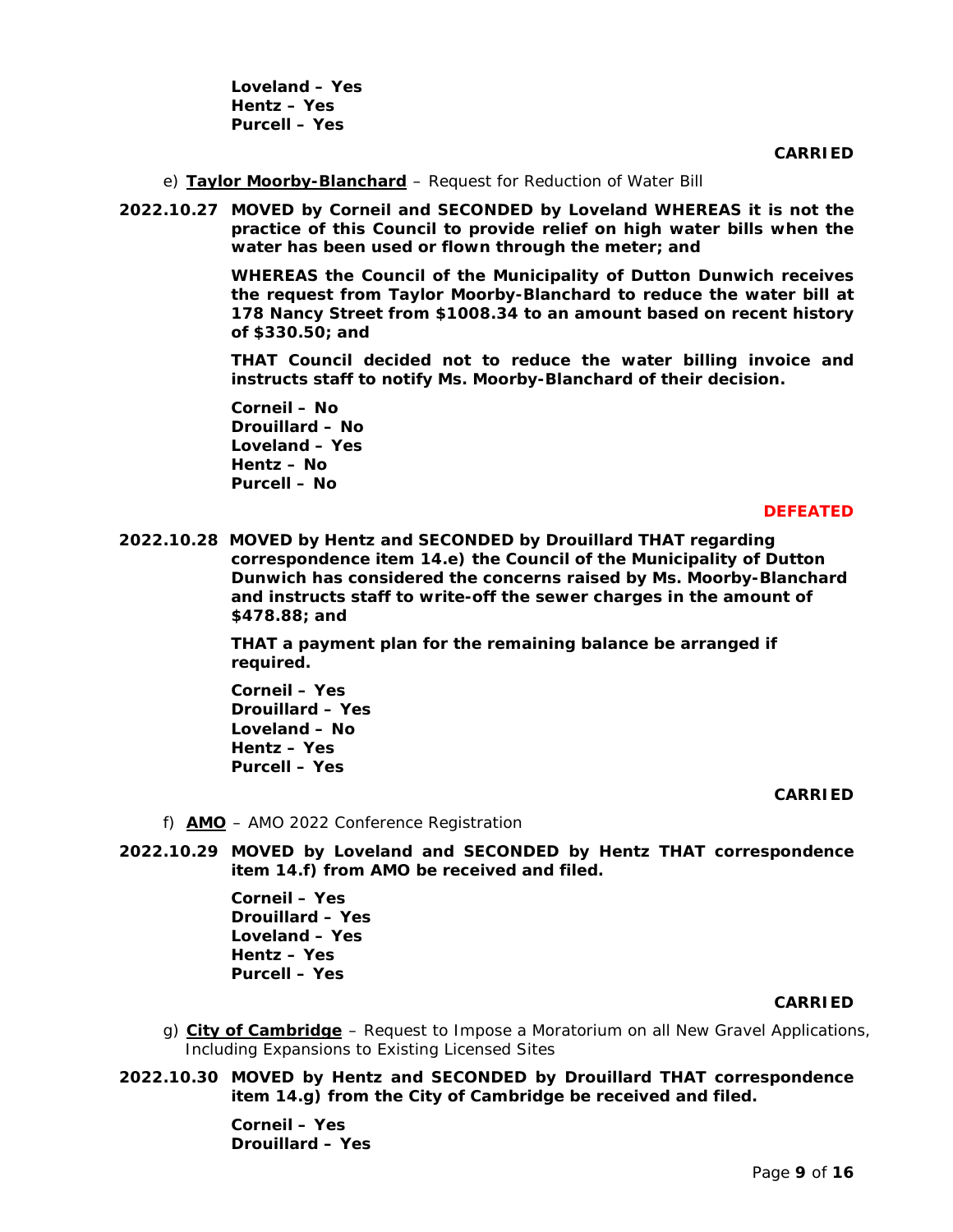**Loveland – Yes Hentz – Yes Purcell – Yes** 

**CARRIED**

- h) Ministry of Municipal Affairs and Housing Community Housing Renewal Strategy (CHRS)
- **2022.10.31 MOVED by Drouillard and SECONDED by Corneil THAT correspondence item 14.h) from the Ministry of Municipal Affairs and Housing be received and filed.**

**Corneil – Yes Drouillard – Yes Loveland – Yes Hentz – Yes Purcell – Yes** 

## **CARRIED**

- i) Ministry of Municipal Affairs and Housing More Homes for Everyone Plan
- **2022.10.32 MOVED by Corneil and SECONDED by Loveland THAT correspondence item 14.i) from the Ministry of Municipal Affairs and Housing be received and filed.**

**Corneil – Yes Drouillard – Yes Loveland – Yes Hentz – Yes Purcell – Yes** 

## **CARRIED**

- j) **Wallacetown Optimist Club** Team Up to Clean Up
- **2022.10.33 MOVED by Loveland and SECONDED by Hentz THAT correspondence item 14.j) from the Wallacetown Optimist Club be received and filed.**

**Corneil – Yes Drouillard – Yes Loveland – Yes Hentz – Yes Purcell – Yes** 

#### **CARRIED**

- k) **Candy Keillor** Invitation to Proclaim June 19, 2022 the Longest Day of Smiles
- **2022.10.34 MOVED by Hentz and SECONDED by Drouillard WHEREAS it is not the position of Dutton Dunwich Council to make proclamations;**

**NOW THEREFORE correspondence item 14.k) from Candy Keillor be received and filed.** 

**Corneil – Yes Drouillard – Yes Loveland – Yes Hentz – Yes Purcell – Yes** 

## **CARRIED**

l) **Paul Daniel** – Car Cruise Inn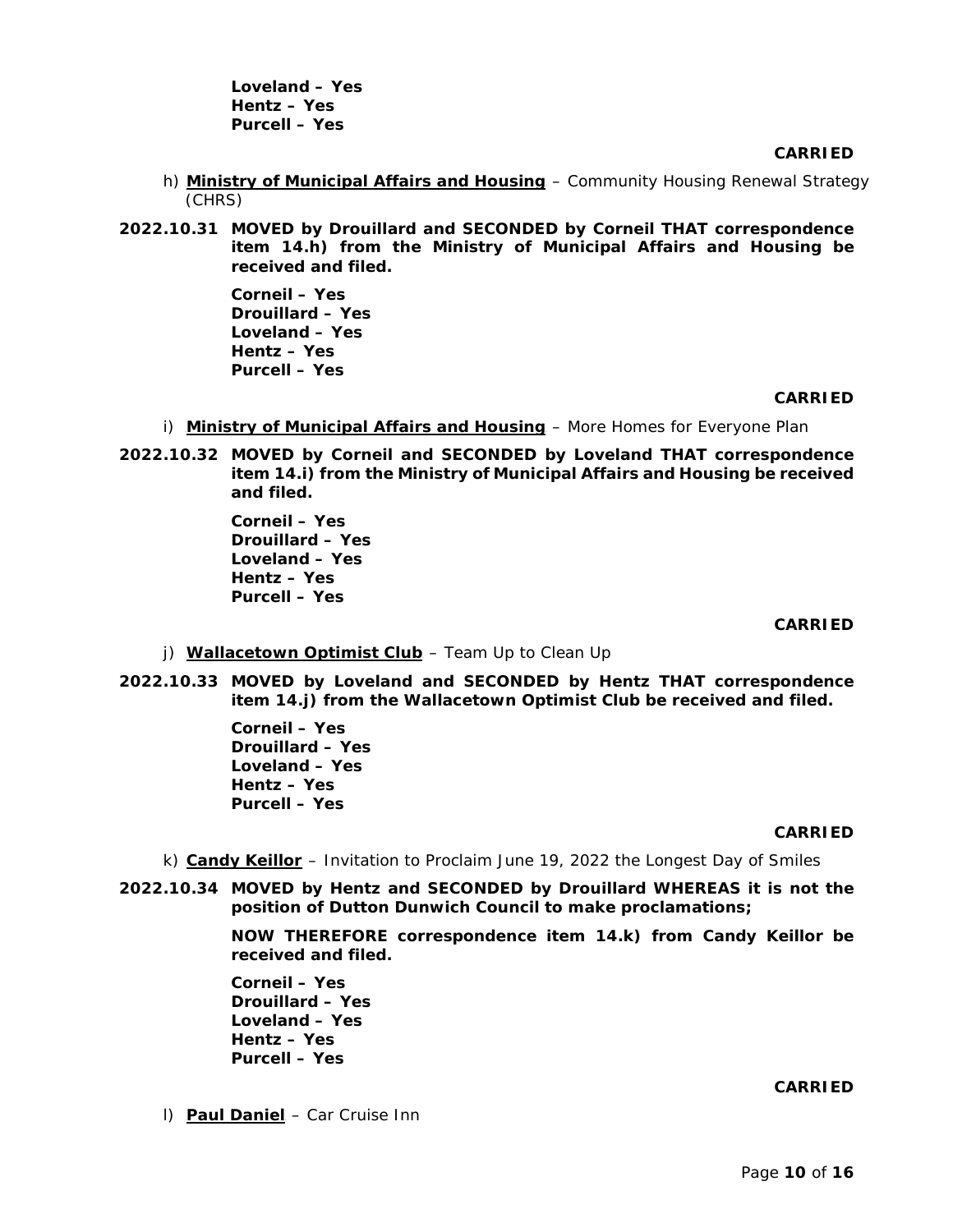**2022.10.35 MOVED by Drouillard and SECONDED by Corneil WHEREAS the County of Elgin General Manager of Engineering, Planning and Enterprise/Deputy CAO has preapproved the closing of Currie Road between Mary Street**  and Shackleton Street from 5:00pm to 8:00pm on May 25<sup>th</sup>, June 29<sup>th</sup>, **July 27<sup>th</sup>, August 31<sup>st</sup> and September 28<sup>th</sup> for a Car Cruise Inn; and** 

> **FURTHER THAT the Council of the Municipality of Dutton Dunwich approves the request from Paul Daniel for a Car Cruise Inn; and**

> **THAT a copy of this resolution be forwarded to the County of Elgin General Manager of Engineering, Planning & Enterprise/Deputy CAO, Brian Lima and requester, Paul Daniel.**

**Corneil – Yes Drouillard – Yes Loveland – Yes Hentz – Yes Purcell – Yes** 

## **CARRIED**

- m) **Minister for Seniors and Accessibility** Nominations for the 2022 Ontario Senior of the Year Award
- **2022.10.36 MOVED by Corneil and SECONDED by Loveland THAT correspondence item 14.m) from the Minister for Seniors and Accessibility be received and filed.**

**Corneil – Yes Drouillard – Yes Loveland – Yes Hentz – Yes Purcell – Yes** 

## **CARRIED**

## n) **Dutton Child Care Centre** – Board Member Recruitment

**2022.10.37 MOVED by Loveland and SECONDED by Hentz THAT the Council of the Municipality of Dutton Dunwich appoints Councillor Drouillard to sit on the Board of Directors for Dutton Co-Operative Child Care Centre Inc.; and**

> **THAT a copy of this resolution be forwarded to Dutton Co-Operative Child Care Centre Inc.**

**Corneil – Yes Drouillard – Loveland – Yes Hentz – Yes Purcell – Yes** 

#### **CARRIED**

- o) **Ministry of Municipal Affairs and Housing** Orders Under the Reopening Ontario Act
- **2022.10.38 MOVED by Hentz and SECONDED by Drouillard THAT correspondence item14.o) from the Ministry of Municipal Affairs and Housing be received and filed.**

**Corneil – Yes Drouillard – Yes Loveland – Yes Hentz – Yes**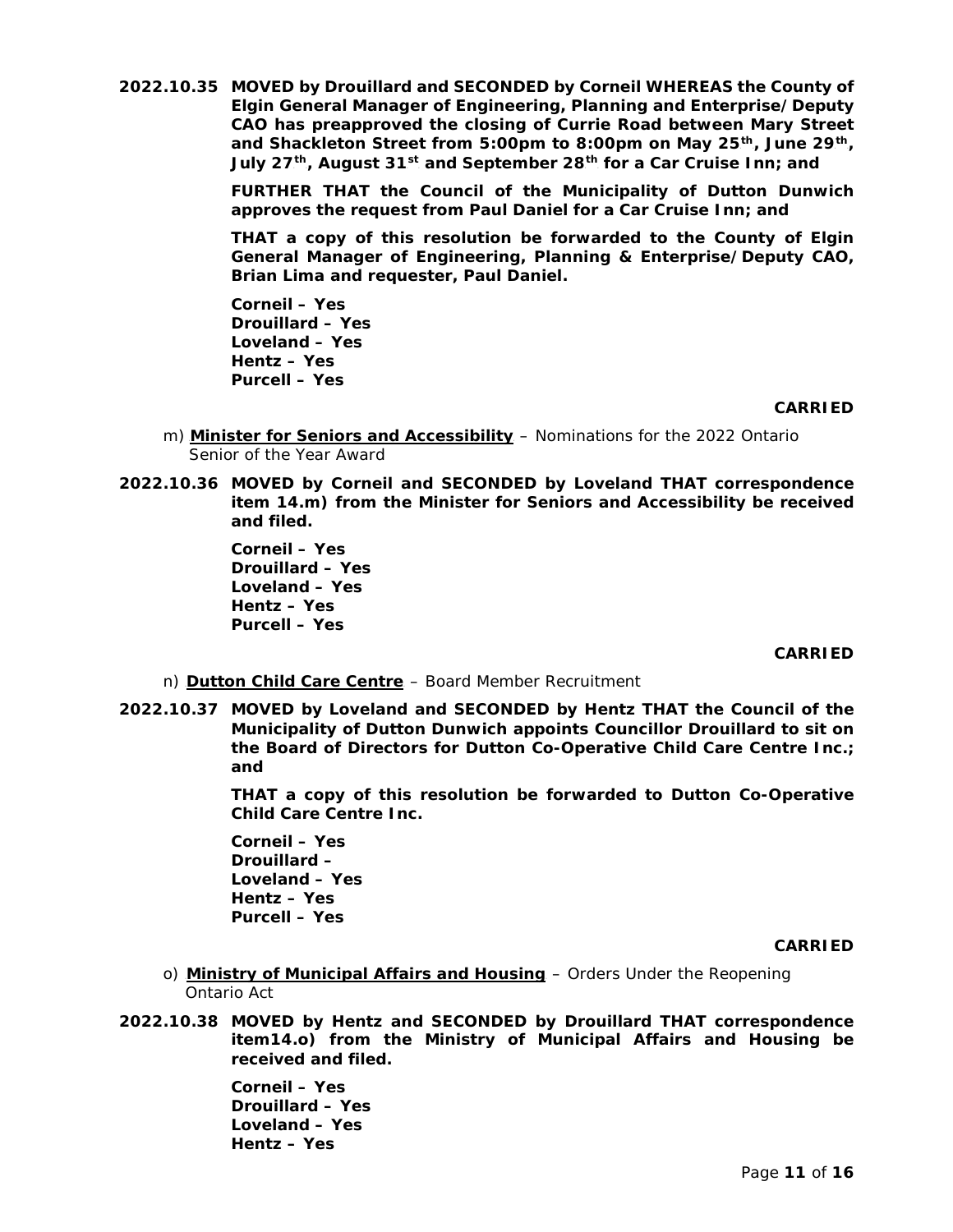**CARRIED**

- p) **Municipality of Clarington** Comprehensive Zoning By-law Review Project, Zone Clarington
- **2022.10.39 MOVED by Drouillard and SECONDED by Corneil THAT correspondence item 14.p) from the Municipality of Clarington be received and filed.**

**Corneil – Yes Drouillard – Yes Loveland – Yes Hentz – Yes Purcell – Yes** 

**CARRIED**

- q) **OMAFRA** CFIA and H5N1 Avian Flu
- **2022.10.40 MOVED by Corneil and SECONDED by Loveland THAT correspondence item 14.q) from OMAFRA be received and filed.**

**Corneil – Yes Drouillard – Yes Loveland – Yes Hentz – Yes Purcell – Yes** 

**CARRIED**

**2022.10.41 MOVED by Loveland and SECONDED Hentz THAT relevant correspondence was reviewed.**

> **Corneil – Yes Drouillard – Yes Loveland – Yes Hentz – Yes Purcell – Yes**

> > **CARRIED**

## **CONSENT AGENDA**

Consent Correspondence

- a) **Tri-County Water Board** 2021 Schedule 22 Summary Report & Section 11 Annual Report
- b) **Elgin Area Primary Water Supply System** 2021 Compliance Report
- c) **County of Elgin** County Council Highlights March 22, 2022
- d) **YWCA** Get Gorgeous for Grad 2022
- e) Falun Dafa Canada Celebrating the Monumental 30<sup>th</sup> Anniversary Falun Dafa Day
- f) OFMEM EMPCA 2021 Compliance Results
- g) Elgin-St. Thomas Coalition to End Poverty Poverty Coalition Timeline 2021

# Committee Reports

- By-Law Enforcement
- Community Policing Committee
- Cultural Heritage Committee
	- o February 16, 2022 meeting minutes
- Dutton Dunwich Senior's
- Economic Development Committee
	- o February 22, 2022 meeting minutes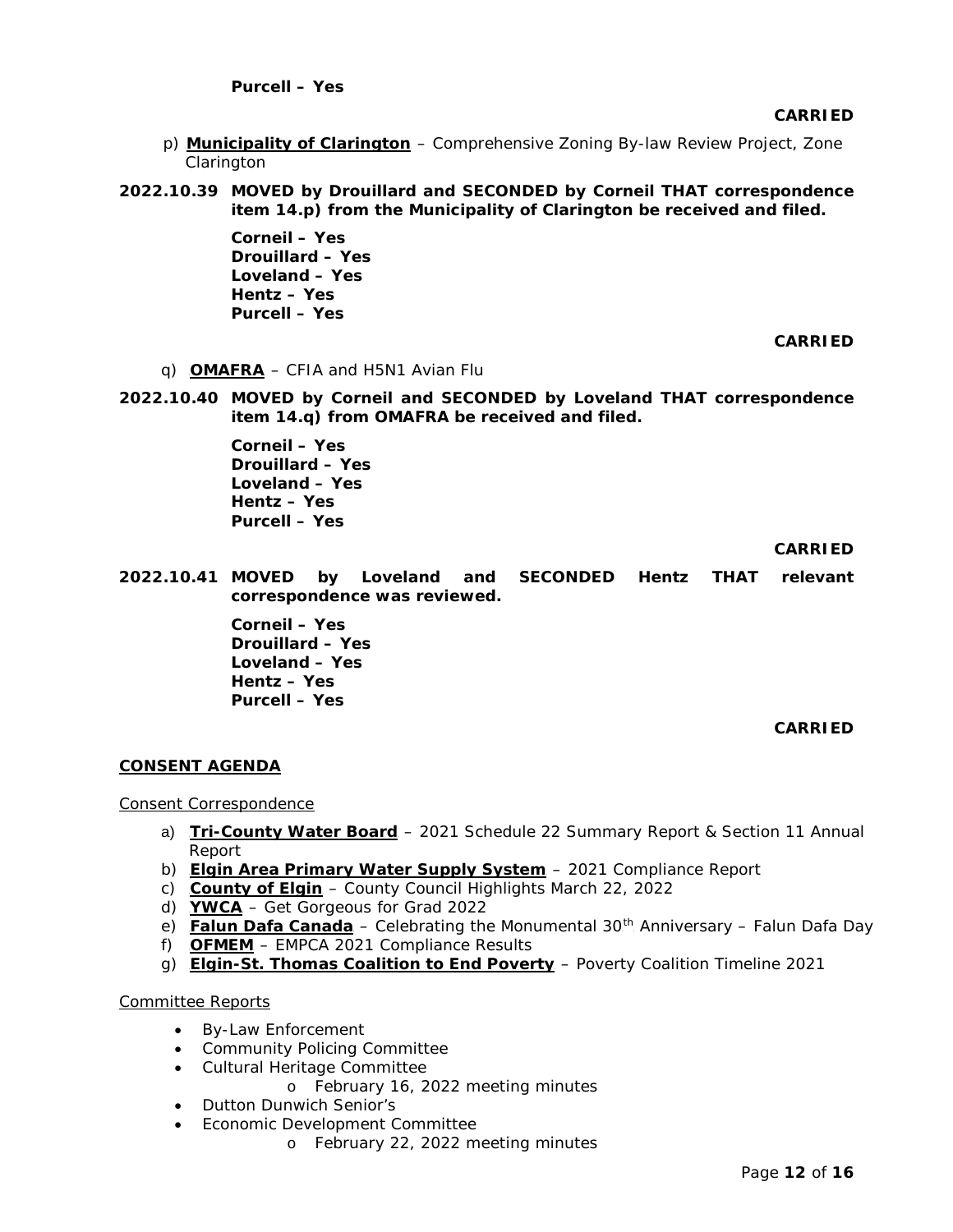- Elgin Phragmites Working Group
- Elgin-St. Thomas Municipal Association
- Emergency Management
- Fire Department
- Healthy Communities Partnership
- Lower Thames Valley Conservation Authority
- Occupational Health and Safety
- Recreation Committee
	- o February 16, 2022 meeting minutes
- Shoreline Management Report
- Source Protection Authority
- Trans Canada Trail
- Tri County Committee
- West Elgin Community Centre Board of Management
	- o March 9, 2022 meeting minutes

## **2022.10.42 MOVED by Hentz and SECONDED by Drouillard THAT the items on the Consent Agenda be approved.**

**Corneil – Yes Drouillard – Yes Loveland – Yes Hentz – Yes Purcell – Yes** 

## **CARRIED**

# **EXECUTIVE ASSISTANT'S REPORT**

## Municipal Property Tree Removal and Planting Policy

Council directs staff to remove the paragraph regarding healthy trees causing damage to private property and approves the remainder of the policy.

**2022.10.43 MOVED by Drouillard and SECONDED by Corneil THAT the Council of the Municipality of Dutton Dunwich receives the report of the Executive Assistant titled "Municipal Property Tree Removal and Planting Policy", dated April 13, 2022 for information; and**

> **THAT Council adopt Policy WRD 02-2022 – Municipal Property Tree Removal and Planting Policy.**

**Corneil – Yes Drouillard – Yes Loveland – Yes Hentz – Yes Purcell – Yes** 

**CARRIED**

# **UNFINISHED BUSINESS**

None.

## **NEW BUSINESS**

None.

## **ANNOUNCEMENTS**

None.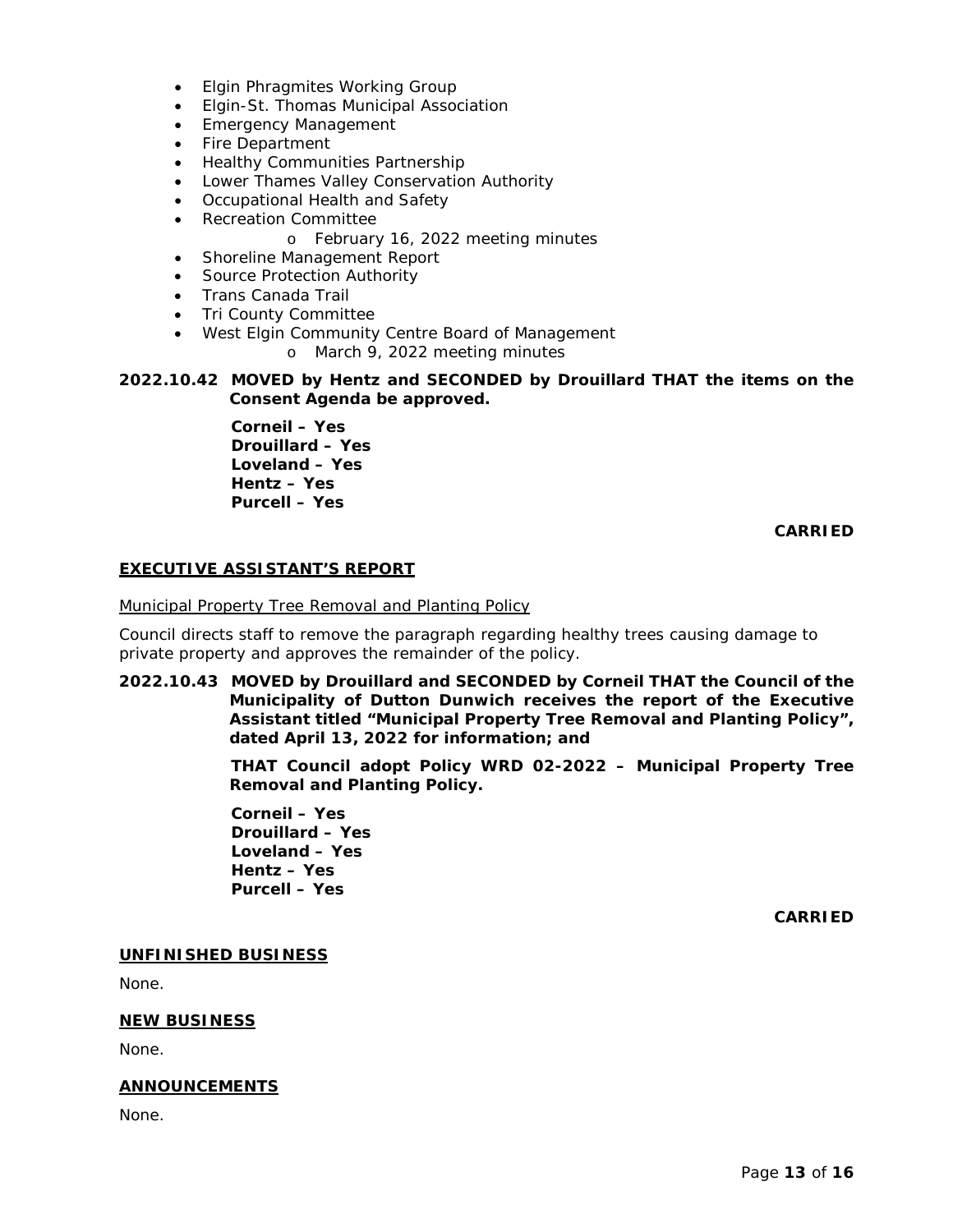#### **CLOSED SESSION**

- **2022.10.44 MOVED by Corneil and SECONDED by Loveland THAT the Council for the Municipality of Dutton Dunwich now moves into a session of the meeting that shall be closed to the public at 6:38 pm, in accordance with Section 239 (2) of the Municipal Act, S.O. 2001, c.25 for discussion of the following matters:**
	- **a) A proposed or pending acquisition or disposition of land by the municipality – s.239(2)(c) of the Municipal Act**
	- **b) A proposed or pending acquisition or disposition of land by the municipality – s.239(2)(c) of the Municipal Act**
	- **c) Labour relations or employee negotiations – s.239(2)(d) of the Municipal Act**

**Corneil – Yes Drouillard – Yes Loveland – Yes Hentz – Yes Purcell – Yes** 

#### **CARRIED**

**2022.10.45 MOVED by Loveland and SECONDED by Hentz THAT the Council for the Municipality of Dutton Dunwich hereby comes out of the closed session of the meeting at 7:26 p.m., and the regular meeting reconvenes.**

**CARRIED**

#### **RISE AND REPORT - OPEN**

**2022.10.46 MOVED by Hentz and SECONDED by Drouillard THAT Council adopt the confidential resolution CL 2022-06 moved in the closed session.**

> **Corneil – Yes Drouillard – Yes Loveland – Yes Hentz – Yes Purcell – Yes**

> > **CARRIED**

a) a proposed or pending acquisition or disposition of land by the municipality

**2022.10.47 MOVED by Drouillard and SECONDED by Corneil THAT regarding closed session item a) a proposed or pending acquisition or disposition of land by the municipality – s.239(2)(c) of the Municipal Act, that staff proceed as directed by Council.**

> **Corneil – Yes Drouillard – Yes Loveland – Yes Hentz – Yes Purcell – Yes**

> > **CARRIED**

#### b) a proposed or pending acquisition or disposition of land by the municipality

**2022.10.48 MOVED by Corneil and SECONDED by Loveland THAT regarding closed session item b) a proposed or pending acquisition or disposition of land by the municipality – s.239(2)(c) of the Municipal Act, that staff proceed as directed by Council.**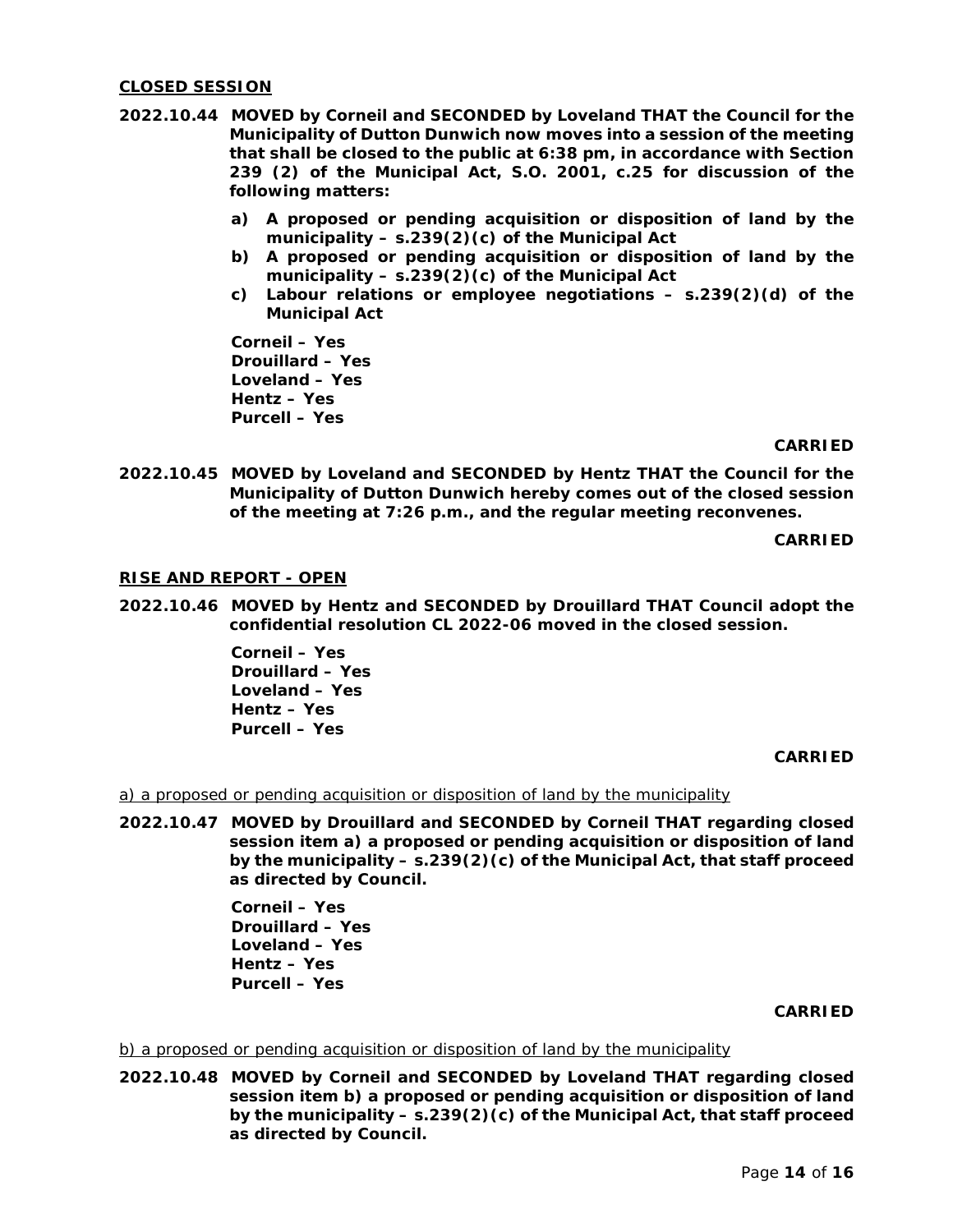**Corneil – Yes Drouillard – Yes Loveland – Yes Hentz – Yes Purcell – Yes** 

**CARRIED**

#### c) labour relations or employee negotiations

**2022.10.49 MOVED by Loveland and SECONDED by Hentz THAT regarding closed session item c) labour relations or employee negotiations – s.239(2)(d) of the Municipal Act, that staff proceed as directed by Council.**

> **Corneil – Yes Drouillard – Yes Loveland – Yes Hentz – Yes Purcell – Yes**

> > **CARRIED**

## **PROPOSED BY-LAWS**

**2022.10.50 MOVED by Hentz and SECONDED by Drouillard THAT By-Law #2022-17, being a by-law to borrow on the credit of the Corporation in the amount of \$234,500 for the construction and improvement of he Duncan Leitch Drain, be read a third time and passed.**

**CARRIED**

**2022.10.51 MOVED by Drouillard and SECONDED by Corneil THAT By-Law #2022- 37, being a by-law to appoint a fire chief, be read a first, second and third time and passed.**

> **Corneil – Yes Drouillard – Yes Loveland – Yes Hentz – Yes Purcell – Yes**

#### **CARRIED**

**2022.10.52 MOVED by Corneil and SECONDED by Loveland THAT By-Law #2022-38, being a by-law to authorize the Corporation of the Municipality of Dutton Dunwich to enter into an agreement with Ehtel Networks Inc. for telecommunications equipment consent and road user agreement, be read a first, second and third time and passed.**

> **Corneil – Yes Drouillard – Yes Loveland – Yes Hentz – Yes Purcell – Yes**

#### **CARRIED**

**2022.10.53 MOVED by Loveland and SECONDED by Hentz THAT By-Law #2022-39, being a by-law to authorize the Corporation of the Municipality of Dutton Dunwich to enter into an agreement with Call2Recycle Canada Inc. for the collection of batteries and cellphones for recycling, be read a first, second and third time and passed.**

**Corneil – Yes**